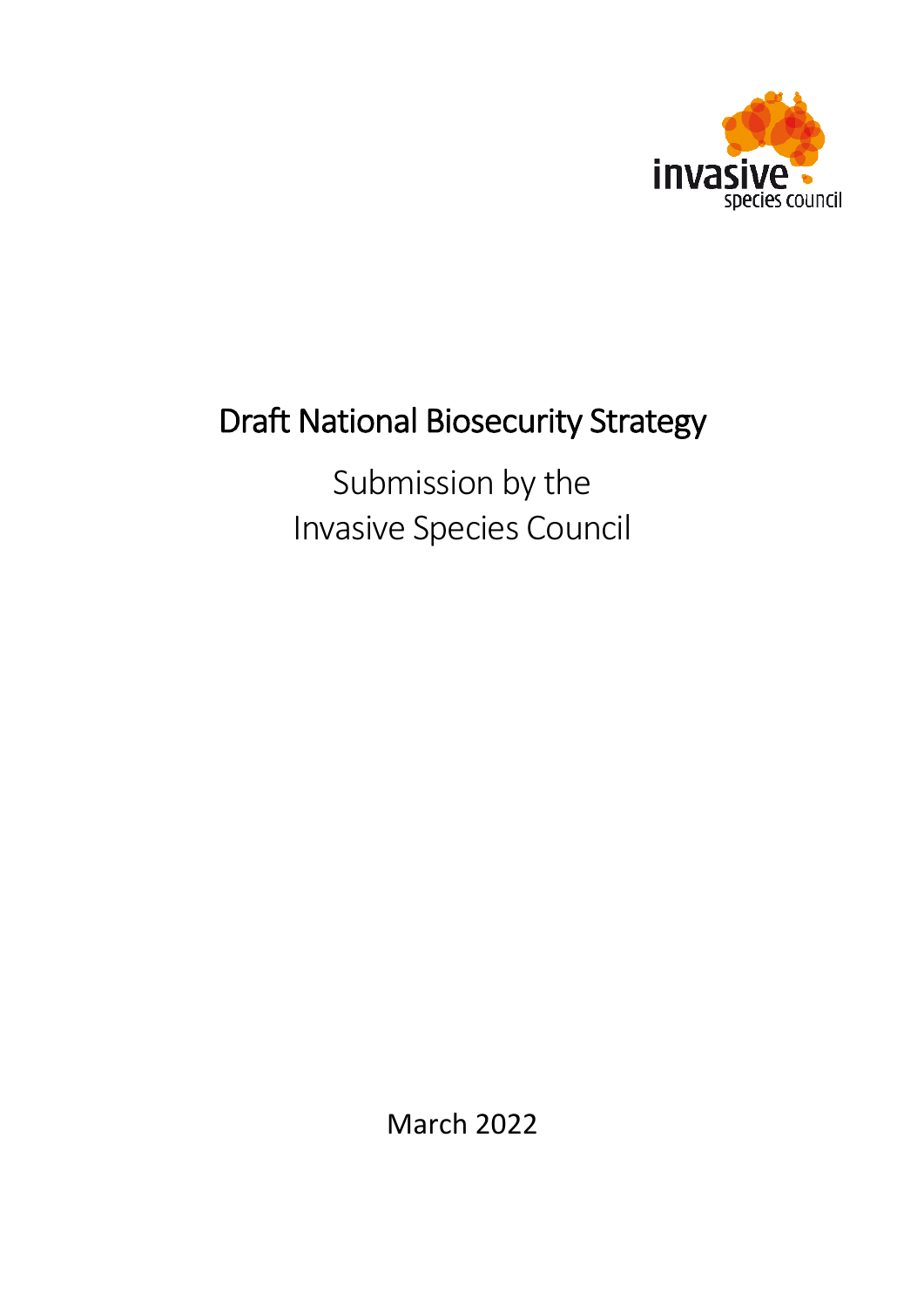### **Document details**

Invasive Species Council. 2022. Draft National Biosecurity Strategy. Submission by the Invasive Species Council.

### **About the Invasive Species Council**

The Invasive Species Council was formed in 2002 to advocate for stronger laws, policies and programs to keep Australian biodiversity safe from weeds, feral animals, exotic pathogens and other invaders. It is a not-for-profit charitable organisation, funded predominantly by donations from supporters and philanthropic organisations.

### **Intellectual property rights**

### © Invasive Species Council 2022

Unless otherwise noted, copyright and any other intellectual property rights in this publication are owned by the Invasive Species Council.



All material in this publication is licensed under a Creative Commons Attribution-NonCommercial-ShareAlike 4.0 International License. Creative Commons Attribution 4.0 International Licence is a standard form licence agreement that allows you to copy, redistribute, remix, transmit and adapt this publication provided you attribute the work, you do not use it commercially and you distribute your contribution under this creative commons licence. The licence terms are available from https://creativecommons.org/licenses/by-nc-sa/4.0/.

#### **Inquiries**

Invasive Species Council CEO: Andrew Cox Address: PO Box 818, Katoomba NSW 2780, Australia ABN: 27 101 522 829

Web: invasives.org.au

Email: contact@invasives.org.au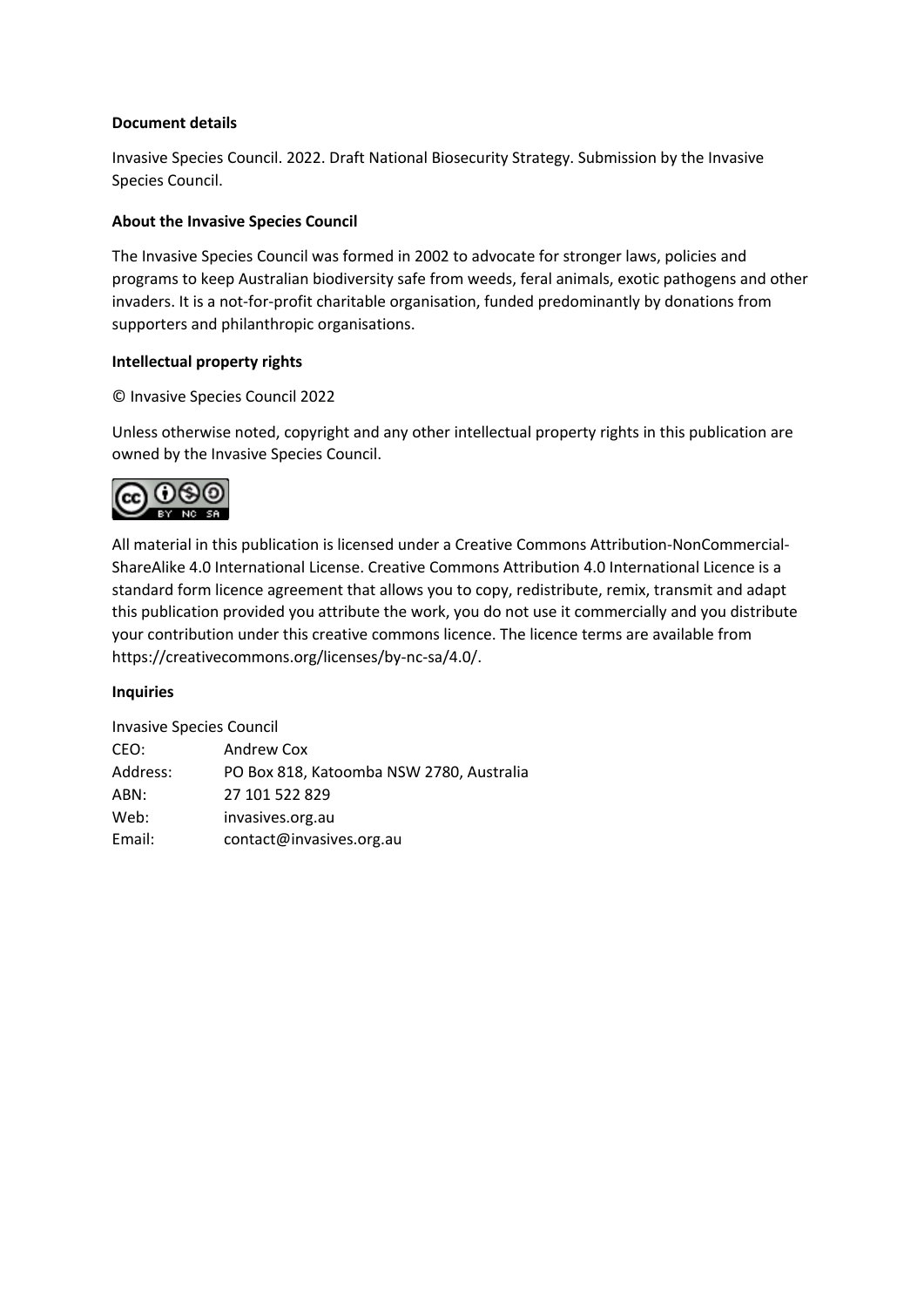# Contents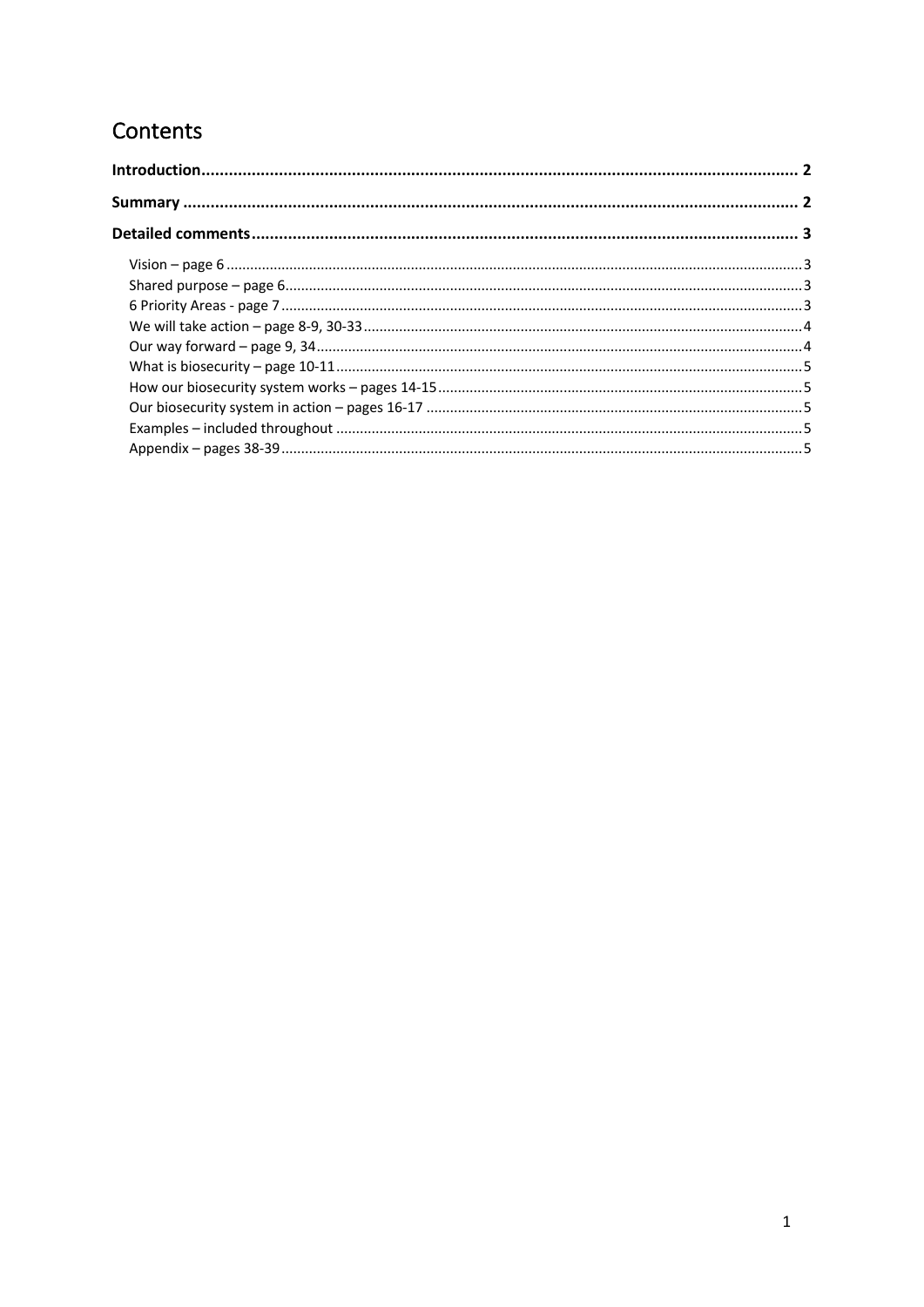# Introduction

Invasive species are driving massive loss of the natural world, globally and in Australia. The projections predict the pressures driving these impacts will only increase. A stronger, risk-based biosecurity system that seeks to involve all Australians is essential to limit this loss and move Australia towards ecological recovery.

The Invasive Species Council is wholeheartedly committed to a stronger national biosecurity system. We are willing to both build greater awareness and support amongst our environmental and community constituents and work with others seeking similar aims.

A national biosecurity strategy is a long-needed document to help explain the system, to involve others in the system and to drive the changes needed to create a more effective biosecurity system. There needs to be major changes to a biosecurity system under extreme stress that is not fully able to do the job it was designed to do.

Our desire is for the national strategy to drive the biosecurity system towards a more effective path that better protects Australia's national environment, its people and their livelihoods and those things that all Australians value.

It is important to remember that the goal is to build the stronger biosecurity system and not simply finalise a national strategy. The preparation and implementation of the strategy is the opportunity to engage with and seek to involve all Australians, and that must not be forgotten. We fear that after the strategy is adopted that government will move on, the needed changes will not be made and industry and community representatives and the broader public will remain excluded and uninvolved. That has been the risk of this rapid process and this outcome must be avoid at all costs.

We commend the team developing the national biosecurity strategy for their genuine attempts to incorporate feedback from community and environmental stakeholders that have resulted in changes from early internal drafts. Despite the speed of the process, there has been good engagement.

We also appreciate the opportunity to be represented on the reference group which has allowed for early and ongoing input into the development of the strategy. It is clear that the views of the reference group were taken seriously.

## Summary

Broadly the strategy is supported. It correctly identifies the purpose and priority areas for Australia's biosecurity system and initial actions. It seeks a stronger risk-based biosecurity system underpinned by good science, involving all those with an interest in the outcomes, in particular the community and environmental interests.

In summary, the following key changes are recommended:

- Specific measures added to improve the current weak efforts to prevent and respond to biosecurity risks that harm the natural environment.
- Explicit ways to involve non-government stakeholders through modified governance arrangements.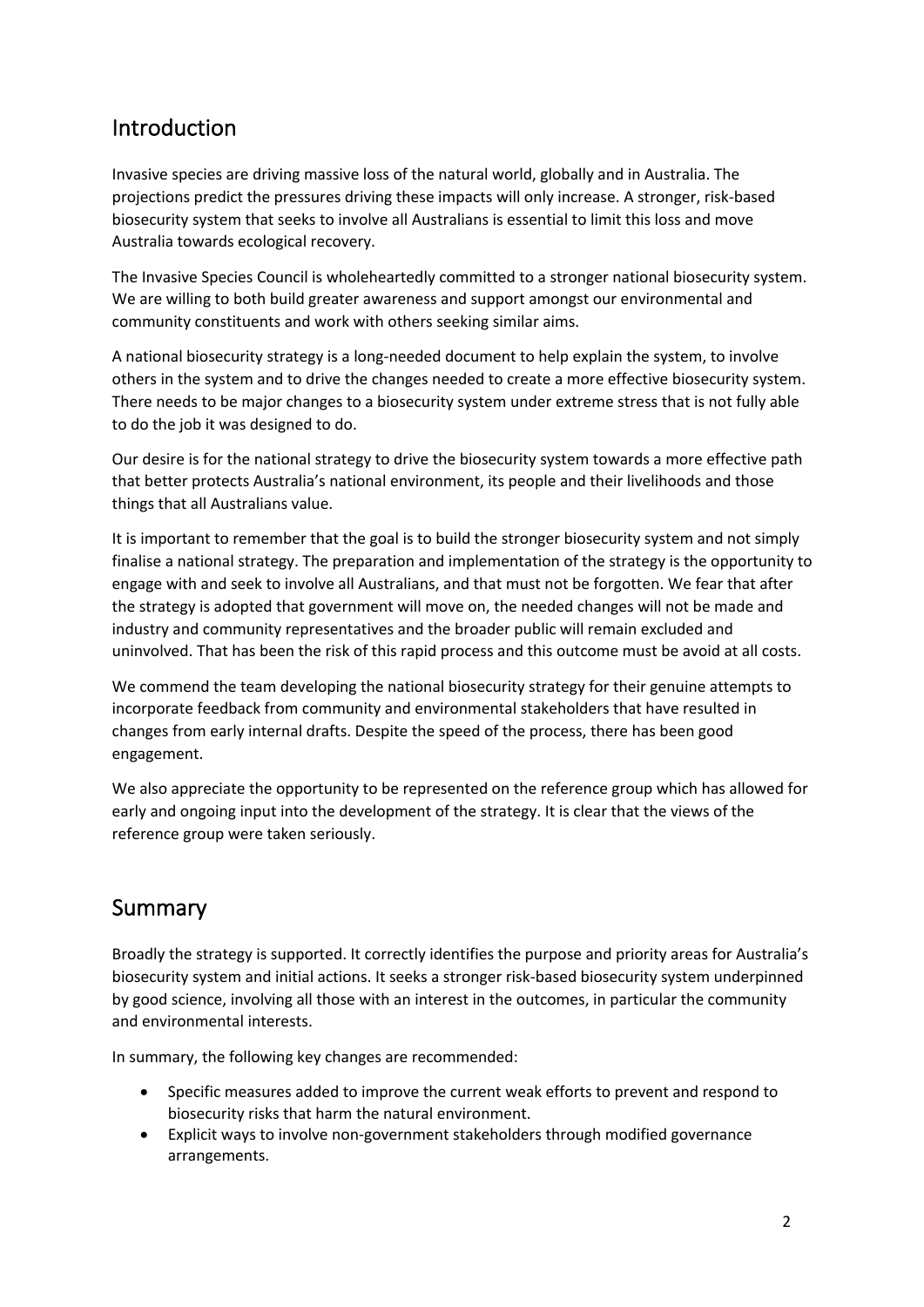- Clarity on the process for the development of action plans and for driving the implementation of the strategy and action plans and transparently reporting progress.
- Inclusion of the Decade of Biosecurity as an initial action to drive greater involvement of more Australians.
- The vision needs to be expanded to include the protection of those aspects unrelated to people – the natural world.
- Addition of timelines for all actions.
- involvement of all Australians in the biosecurity system.

We strongly support efforts to ensure that there is sustainable long-term funding as this is central to the operation of the biosecurity system.

These and other points are expanded below.

## Detailed comments

Vision – page 6

We support the purpose, but it should be broadened out so that it includes the natural world, those aspects of Australia that are unique and unrelated to our 'way of life' such as Australia's native plants and animals. Obviously those aspects relating to people and their life are important, but so too is the life of other living things, in particular those aspects of the natural world only found in Australia.

Shared purpose – page 6

We support the purpose. It is simple and sums up the purpose of the biosecurity system. We strongly support the reference to a risk-based system underpinned by science.

6 Priority Areas - page 7

We support the 6 priority areas.

In particular we support:

- The words 'so everyone understands its importance and plays their part' in the 'Shared biosecurity priority action.
- The active language and the mention of 'long-term' for the 'Sustainable investment' priority action. Sustainable funding at all levels of government and all stakeholders is central to the operation of the biosecurity system.
- Mention of a risk-based system in the 'Integration supported by technology, research and data' priority area.
- The emphasis on strong partnerships, networks and an enhanced culture of biosecurity action.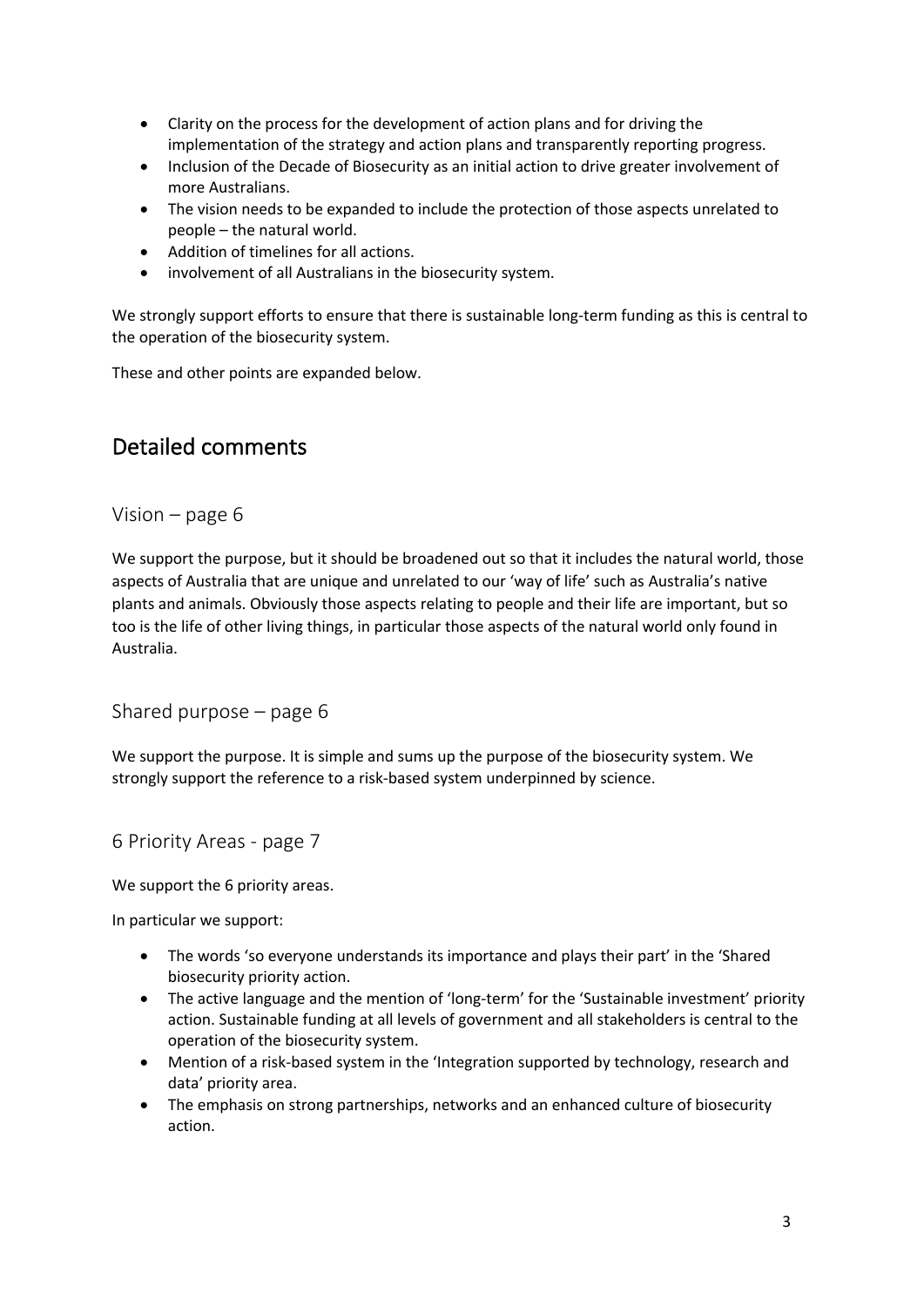### We will take action – pages 8-9, 30-33

There needs to be explicit reference in the strategy to the Decade of Biosecurity initiative as an initial action. A meeting held on 15 March 2022 of all NBC representatives and the eight proposing organisations (ISC, Animal Health Australia, Plant Health Australia, Centre for Invasive Species Solutions, National Farmers' Federation, NRM Regions Australia, National Landcare Network and Landcare) endorse the Decade of Biosecurity project plan with minor modifications. A collaborative working group will be established in the next month to oversee the implementation and the initiative will be launched during 2022.

There needs to be more explicit action to improve the identification and management of environment risks. This is a major weakness in the current system. Simply seeking the greater involvement of environmental agencies (while important) is one small step towards improving the situation that will not remedy this situation. This improvement could apply to the 'Shared biosecurity culture', 'Coordinated preparedness and response', 'Stronger partnerships' and 'Sustainable investment' priority areas.

There are no dates on any actions that are needed to ensure actions are timebound. This is absolutely necessary for the sustainable funding priority action.

In particular we support:

- A review of governance arrangements to include relevant stakeholders. This could be made more specific to make it clear which stakeholders are to be included. Community and environmental interested need to be more included, aligning with recommendations from the 2017 Craik biosecurity review. At present there is little formal opportunity for involvement of this important sector.
- Greater involvement of non-government stakeholders throughout.
- Greater engagement of Indigenous Australians.

### Our way forward – pages 9, 34

There is a suggestion that the initial actions will be refined 'through public consultation'. The initial actions need to be finalised quickly and then a process determined for further implementation action. It is presumed that the consultation is that currently under way.

There is reference to the development of action plans. There needs to be greater clarity on this process to ensure resources are allocated to prepare and implement the action plans, and this work occurs according to a clear timetable, involving industry and community parties.

Relying on NBC to oversee the strategy's implementation (and presumably the development and implementation of resulting action plans) is not appropriate without additional measures to improve transparency and involve non-government parties. An ongoing process is needed to drive strategy implementation by all parties, including determine new action, and publicly report on progress throughout the life of the strategy.